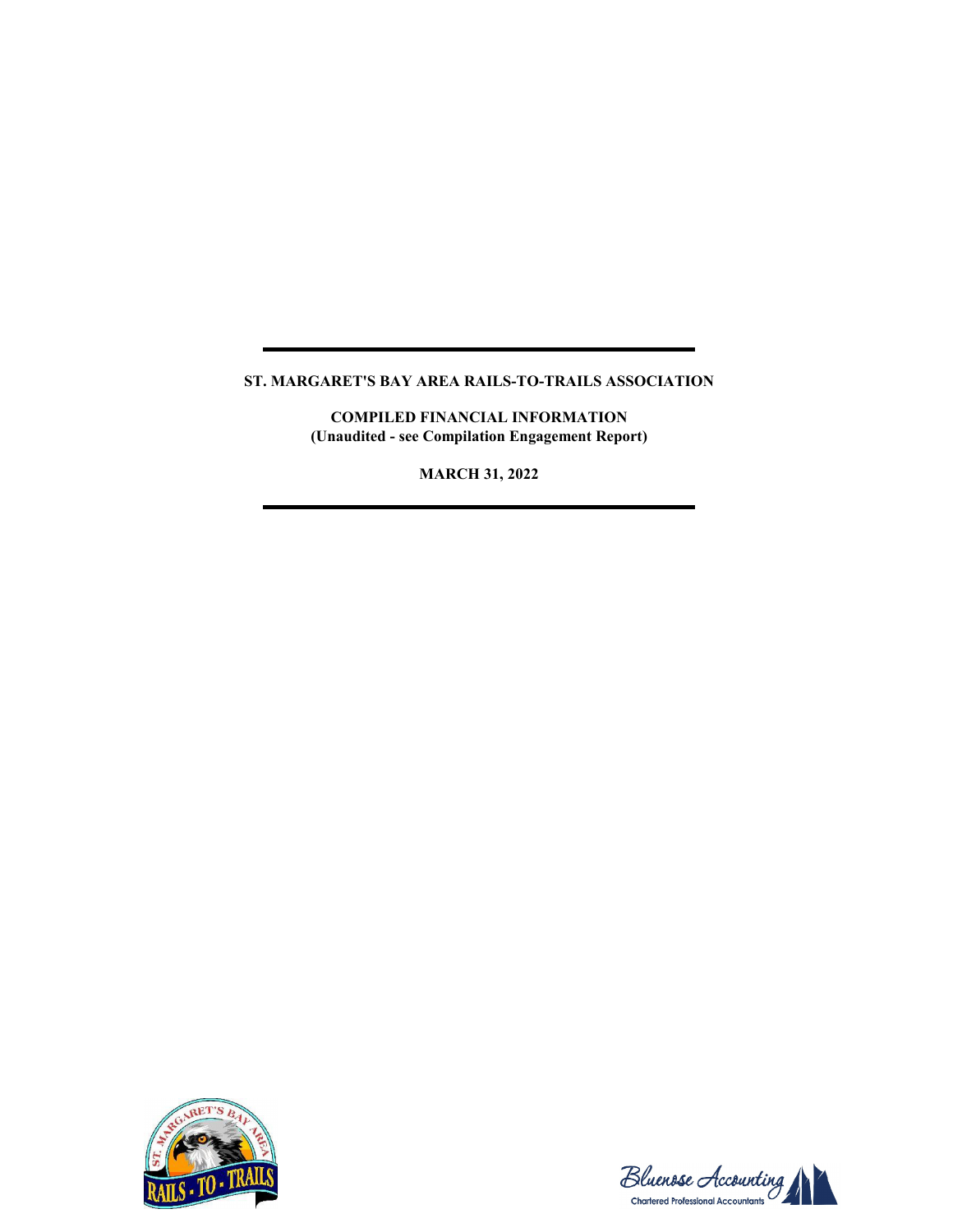

#### **COMPILATION ENGAGEMENT REPORT**

To Management of St Margarets Bay Area Rails-to-Trails Association,

On the basis of information provided by management, we have compiled the balance sheet of St Margarets Bay Area Rails-to-Trails Association as at March 31, 2022, and the statement of income, and retained earnings for the year then ended, and notes on the Basis of Accounting.

Management is responsible for the accompanying financial information, including the accuracy and completeness of the underlying information used to compile it and the selection of the basis of accounting.

We performed this engagement in accordance with Canadian Standard on Related Services (CSRS) 4200, *Compilation Engagements*, which requires us to comply with relevant ethical requirements. Our responsibility is to assist management in the preparation of the financial information.

We did not perform an audit engagement or a review engagement, nor were we required to perform procedures to verify the accuracy or completeness of the information provided by management. Accordingly, we do not express an audit opinion or a review conclusion, or provide any form of assurance on the financial information.

Readers are cautioned that the financial information may not be appropriate for their purposes.

Shunove Asea

Bluenose Accounting Chartered Professional Accountants

June 4, 2022



Bedford - Hammonds Plains 201 - 1 Kingswood Drive Hammonds Plains, NS B4B 0P4 tel 902.835.5000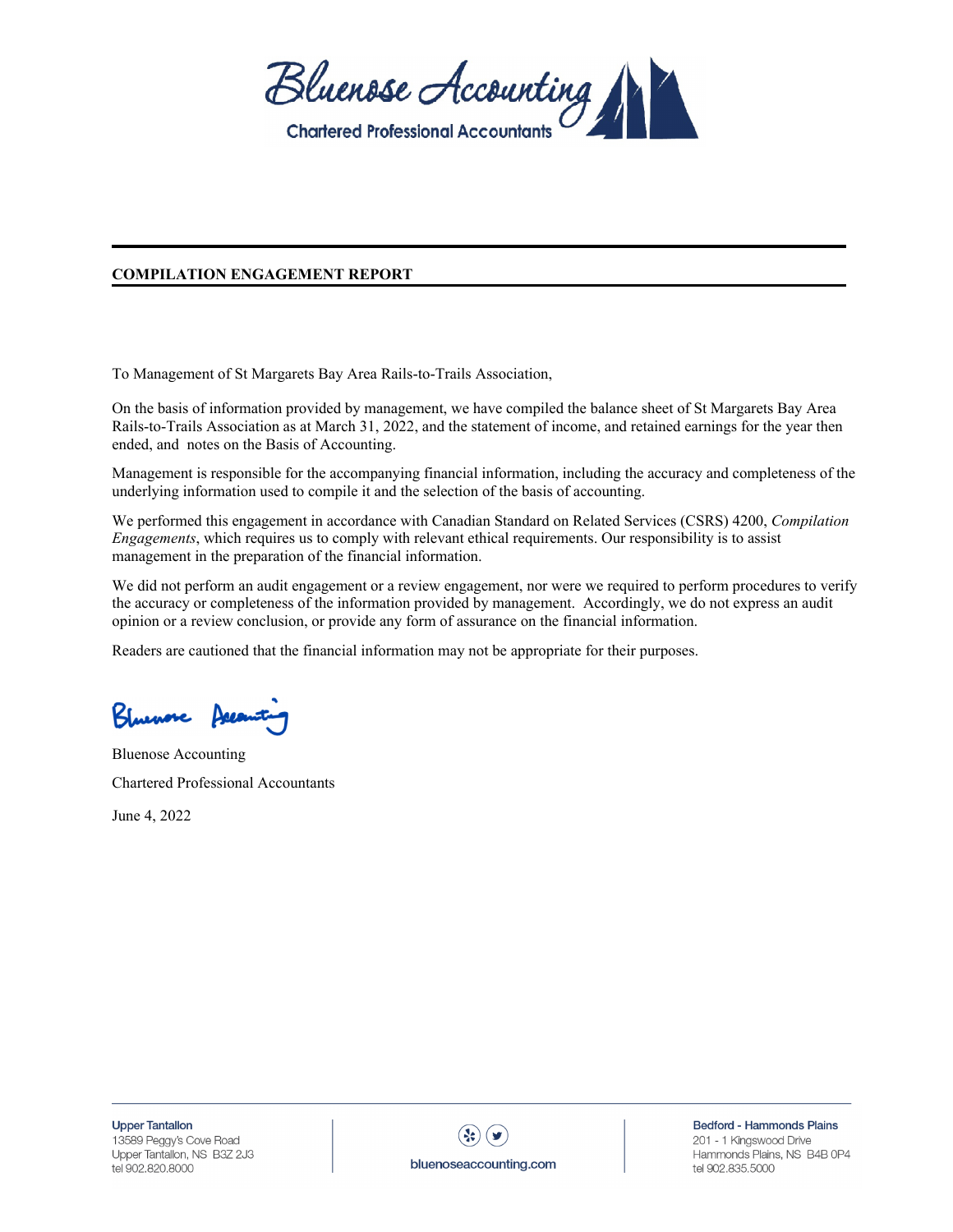# **STATEMENT OF FINANCIAL POSITION (Unaudited - see Compilation Engagement Report)**

| <b>MARCH 31</b>                    | 2022                   | 2021         |
|------------------------------------|------------------------|--------------|
| <b>ASSETS</b>                      |                        |              |
| <b>CURRENT ASSETS</b>              |                        |              |
| Cash - general                     | $\mathbb{S}$<br>31,995 | \$<br>55,689 |
| Cash - rum runners                 | 3,175                  | 9,894        |
| Sales tax receivable - general     | 5,164                  | 4,823        |
| Sales tax receivable - rum runners | 53                     | 428          |
| Deposit - General                  | 50                     | 50           |
|                                    | 40,437                 | 70,884       |
| <b>LIABILITIES</b>                 |                        |              |
| <b>CURRENT LIABILITIES</b>         |                        |              |
| Deferred revenue (Note 1)          | \$<br>2,529            | \$<br>9,194  |
|                                    | 2,529                  | 9,194        |
| <b>NET ASSETS</b>                  |                        |              |
| <b>UNRESTRICTED</b>                | 37,908                 | 61,690       |
|                                    | 40,437                 | 70,884       |
| Approved by the Directors:         |                        |              |

Director

Director



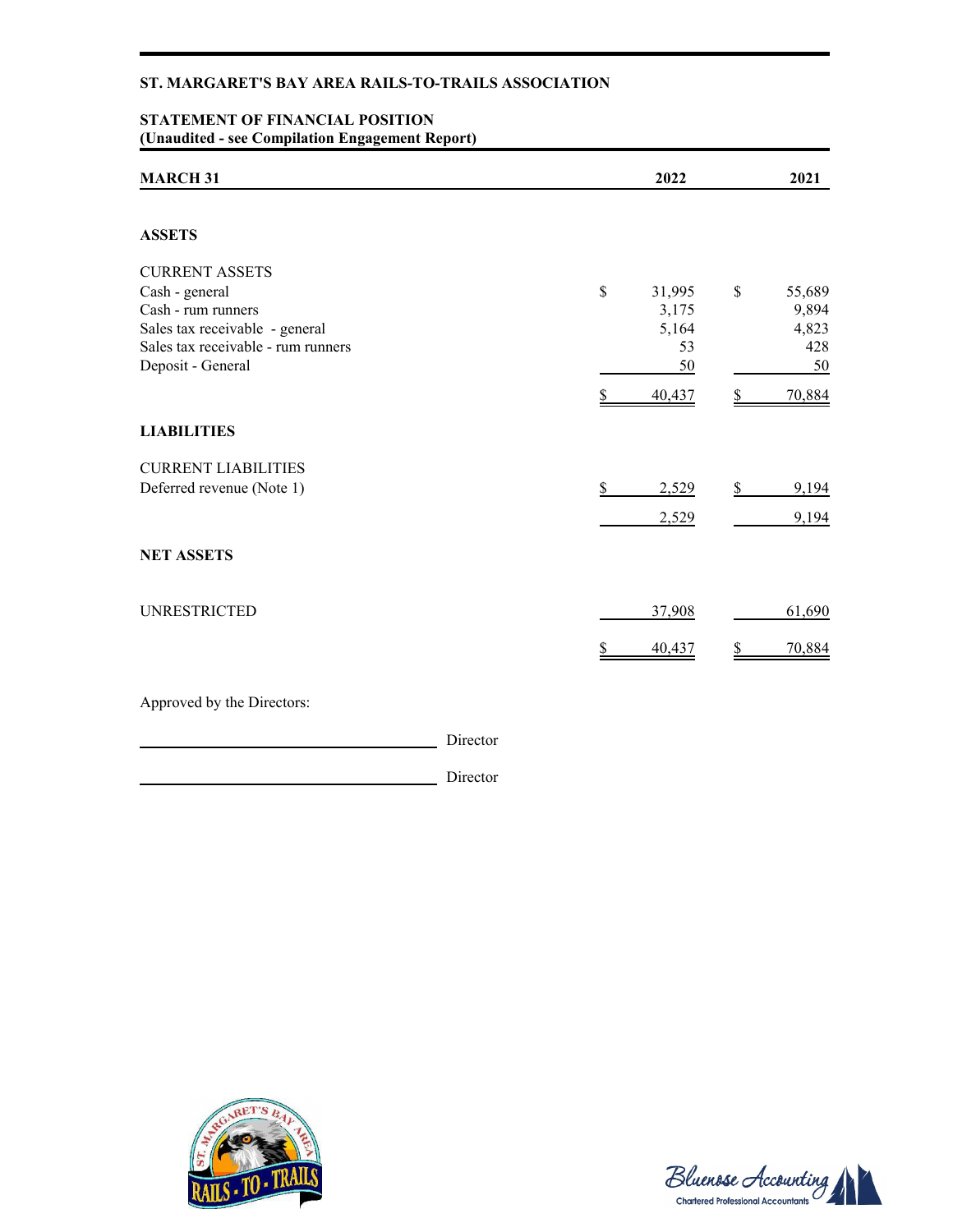### **STATEMENT OF CHANGES IN NET ASSETS (Unaudited - see Compilation Engagement Report)**

| <b>MARCH 31</b>                                                                      |                   |   |                                          | 2022         | 2021         |
|--------------------------------------------------------------------------------------|-------------------|---|------------------------------------------|--------------|--------------|
|                                                                                      | Unrestricted      |   | Invested in<br>Property and<br>Equipment | <b>Total</b> | <b>Total</b> |
| NET ASSETS AT BEGINNING<br>OF YEAR                                                   | \$<br>$61,690$ \$ |   | $-$ \$                                   | 61,690       | \$<br>54,854 |
| <b>EXCESS OF REVENUE OVER</b><br><b>EXPENSES / (EXPENSES</b><br><b>OVER REVENUE)</b> | (23, 782)         |   |                                          | (23, 782)    | 6,836        |
| NET ASSETS AT END OF<br><b>THE YEAR</b>                                              | 37,908            | S |                                          | 37,908       | 61,690       |



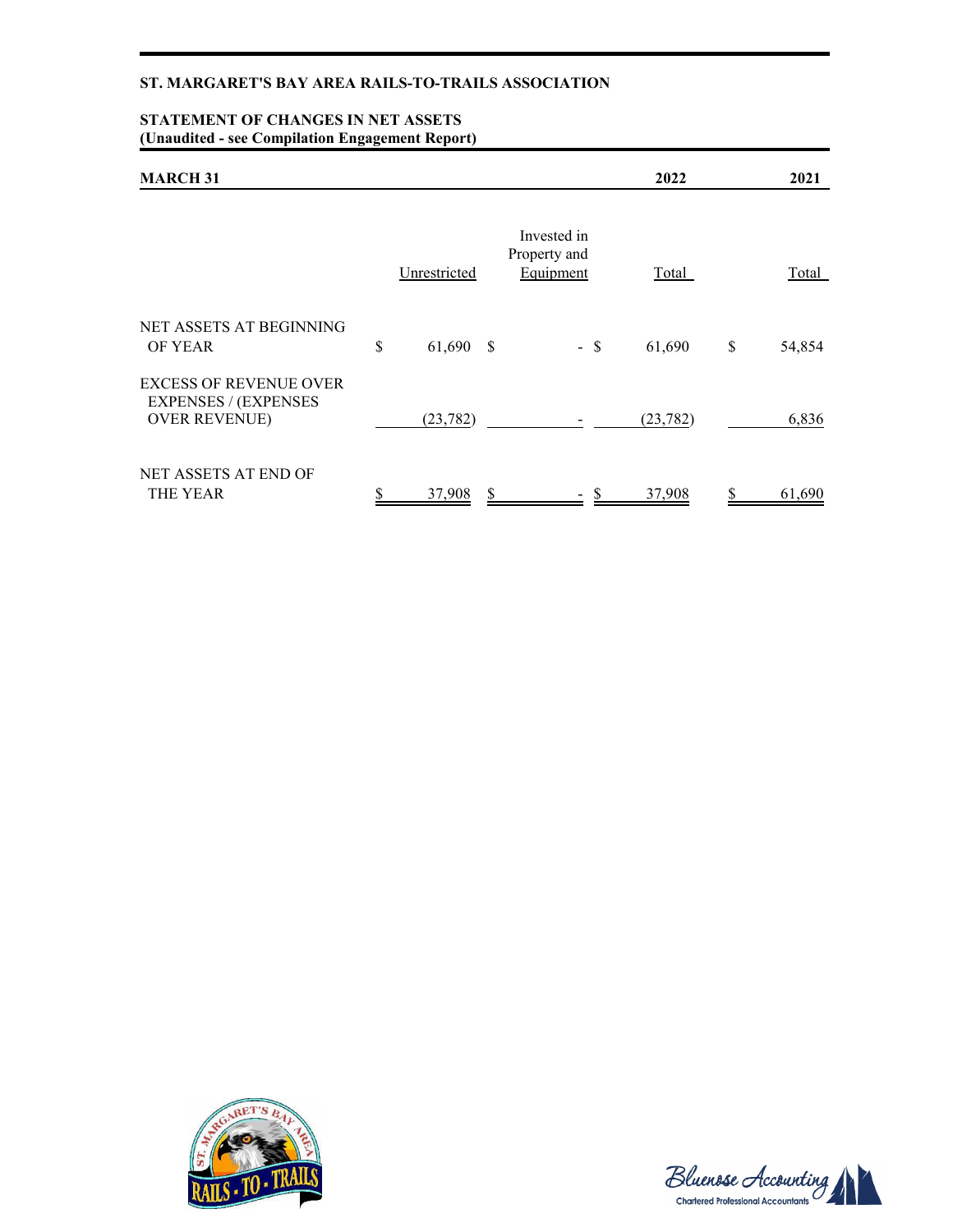# **STATEMENT OF OPERATIONS (Unaudited - see Compilation Engagement Report)**

| PERIOD ENDED MARCH 31                    | 2022            | 2021         |
|------------------------------------------|-----------------|--------------|
|                                          |                 |              |
| <b>REVENUE</b>                           |                 |              |
| Grant income                             | \$<br>32,000    | \$<br>65,375 |
| Memberships & donation                   | 2,350           | 13,095       |
| Trans canada trail                       | 5,900           |              |
| Bay treasure chest                       | 30,010          | 21,625       |
| Rum runners project - net - (SCHEDULE 1) |                 |              |
|                                          | 70,260          | 100,095      |
| <b>DIRECT EXPENDITURES</b>               |                 |              |
| Other                                    |                 | 947          |
| Grants issued                            | 7,735           | 3,850        |
| Recap                                    | 79,899          | 70,335       |
| Signage                                  | 532             | 1,332        |
| Equipment                                |                 | 1,894        |
|                                          | 88,166          | 78,358       |
|                                          | (17,906)        | 21,737       |
| <b>GENERAL EXPENSES</b>                  |                 |              |
| Advertising & promotions                 |                 | 100          |
| Dues & fees                              | 231             | 231          |
| Insurance                                | 875             | 835          |
| Interest & bank charges                  | 8               | 71           |
| Rent                                     | 2,817           | 3,604        |
| Office supplies                          | 1,621           | 1,539        |
| Telephone                                |                 | 27           |
| Subcontractors                           |                 | 8,462        |
| Travel                                   | 324             | 32           |
|                                          | 5,876           | 14,901       |
| <b>EXCESS OF REVENUE OVER EXPENSES/</b>  |                 |              |
| (EXPENSES OVER REVENUE)                  | \$<br>(23, 782) | \$<br>6,836  |



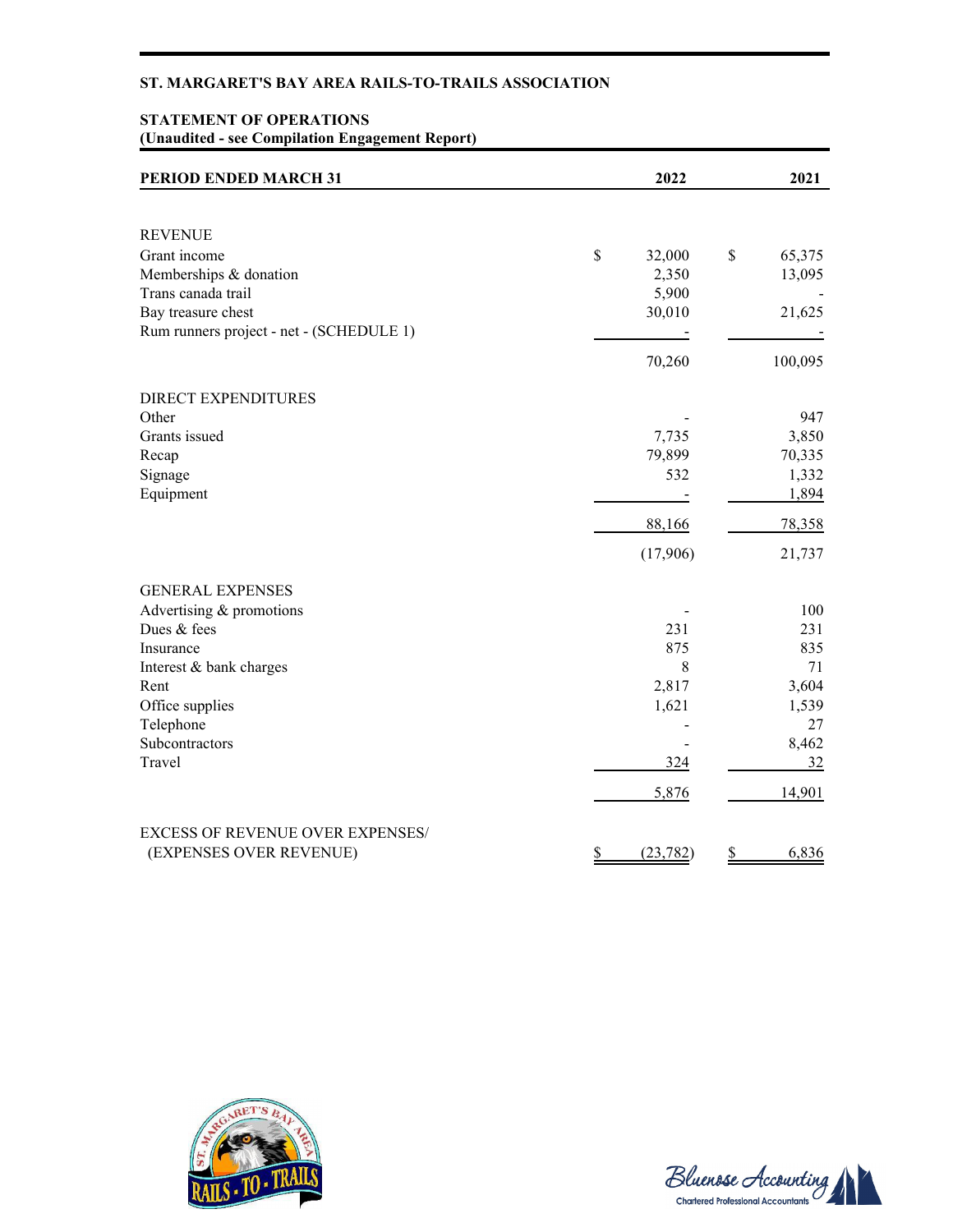# **NOTES TO COMPILED FINANCIAL INFORMATION (Unaudited - see Compilation Engagement Report)**

| <b>MARCH 31</b>            |  | 2022  | 2021 |
|----------------------------|--|-------|------|
| <b>1. DEFERRED REVENUE</b> |  |       |      |
| <b>Rum Runners</b>         |  | 2,529 | 194  |
|                            |  | 2,529 | .194 |